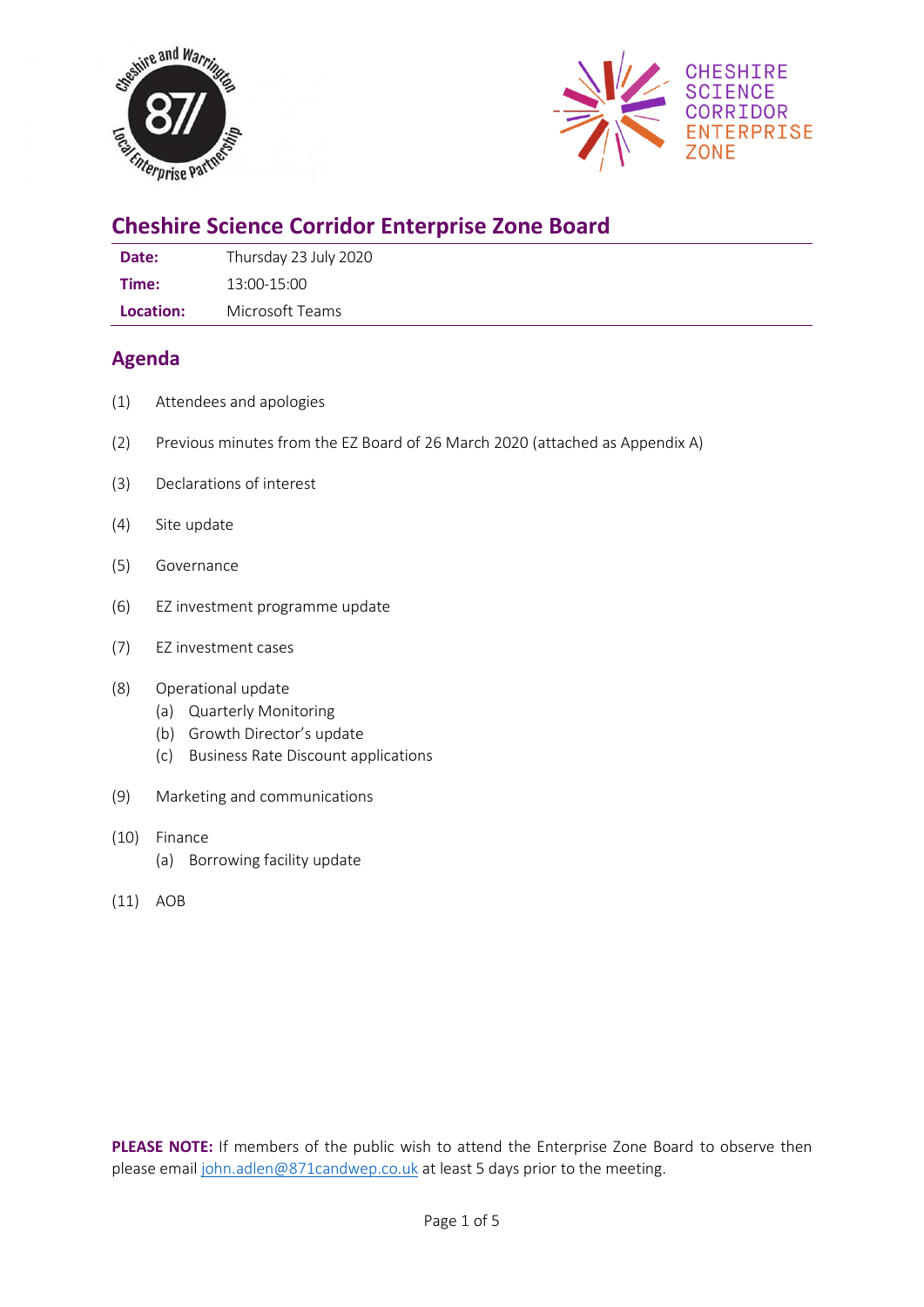## **Item 1 – Attendees and Apologies**

#### **EZ Board Members:**

Robert Mee, Chair of EZ Board and LEP Board Member Peter Broxton, LEP Board Member and Vice Chair of the EZ Board Cllr Richard Beacham, Cheshire West & Chester Council Tony Bochenski, Independent Member Chris Farrow, Independent Member Annette McDonald, Independent Member Cllr Amanda Stott, Cheshire East Council

#### **In Attendance:**

John Adlen, Cheshire & Warrington LEP Philip Cox, Cheshire & Warrington LEP Stephen Fitzsimons, Warrington & Co. Philip Kerr, Cheshire East Council Joel Tagg, Cities & Growth Unit

#### **Apologies:**

Cllr Russ Bowden, Warrington Borough Council Stephanie Ramsden, Cheshire West & Chester Council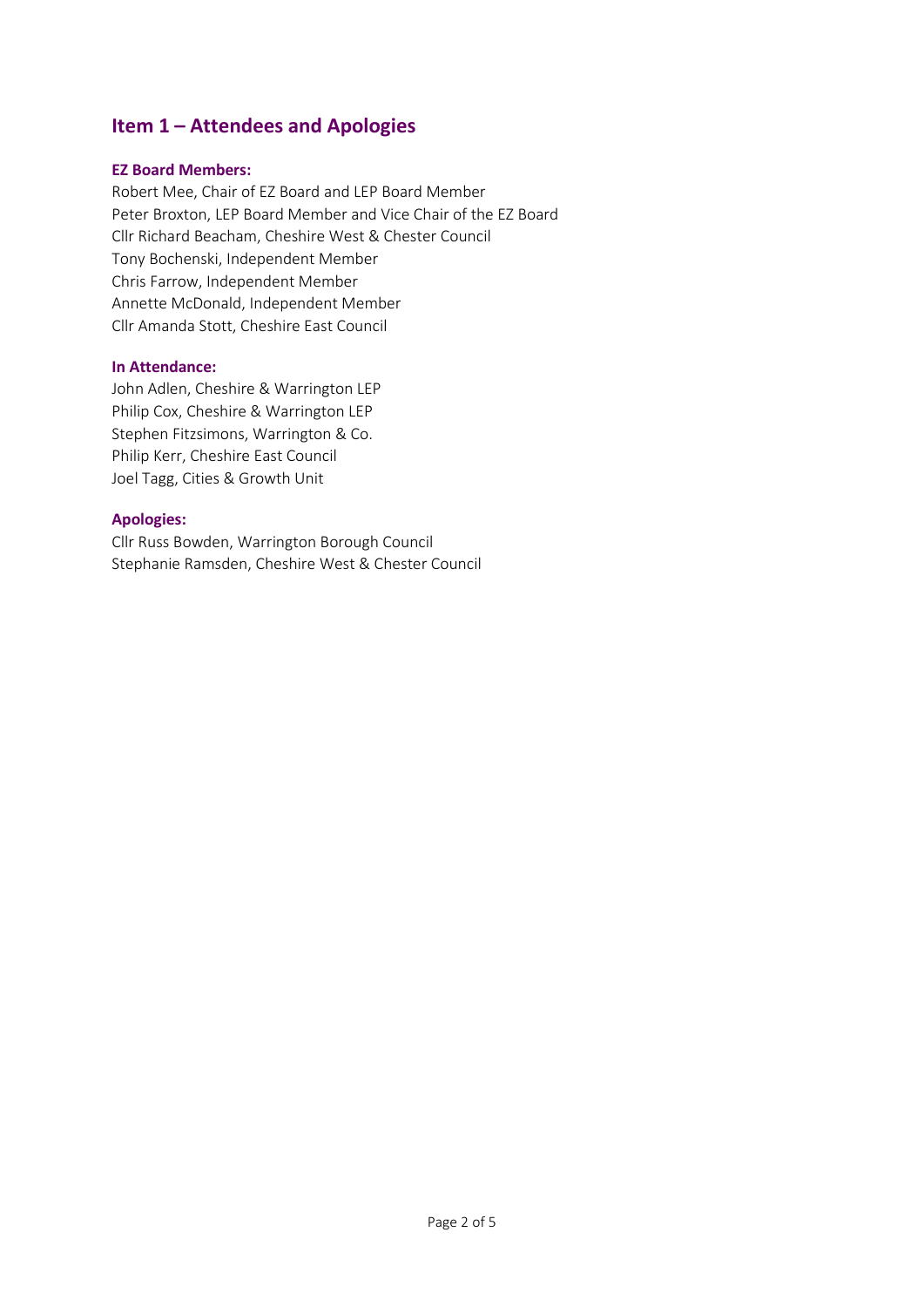## **Item 2 – Previous Minutes**

Attached as Appendix A.

## **Item 3 – Declarations of interest**

EZ Board members and attendees to declare any personal or professional interests in an agenda item in line with the Cheshire and Warrington Local Enterprise Partnership's Local Assurance Framework.

Any Board member or attendee declaring an interest can remain in the meeting while the item is discussed but are only allowed to answer direct questions about that item and should refrain from promoting the item in any way.

#### **Item 4 – Site update**

There is no update from the host site due to covid-19.

#### **Item 5 – Governance**

The EZ Board welcomes Katie McConnell, who joins as a representative from the LEP's newly established Youth Board.

#### **Item 6 – EZ investment programme**

The table below provides the latest position on the approved EZ investments.

| <b>Project</b>             | <b>Total Project</b> | <b>Total</b>      | <b>Investment</b>    | <b>Remainder to be</b> |
|----------------------------|----------------------|-------------------|----------------------|------------------------|
|                            | Cost(f)              | <b>Investment</b> | <b>Drawn Down to</b> | Drawn Down (£)         |
|                            |                      | Committed (£)     | Date $(f)$           |                        |
| Glasshouse                 | 27,800,000           | 3,872,876         | 2,726,498            | 1,146,378              |
| Aviator Phase 1            | 10,786,918           | 1,701,418         | 1,268,143            | 433,275                |
| Helix Phase 2              | 3,728,223            | 659,347           | 557,828              | 101,519                |
| Newport Rhino              | 6,187,228            | 792,670           | 792,670              |                        |
| New Bridge Road Substation | 1,698,180            | 590,857           | 590,857              |                        |
| <b>Total</b>               | 50,200,549           | 7,617,168         | 5,935,996            | 1,681,172              |

- **E** Glasshouse Completed, final claim received but not paid
- **E** Aviator Completed, still awaiting final claim
- **E** Helix Phase 2 Completed still awaiting final claim
- **Newport Rhino** Completed, final claim received and paid
- **New Bridge Road Substation** Completed, final claim received and paid
- **Quadrant Phase 2**  Completed, first claim will be made once EZ Borrowing Facility is signed

### **Item 7 – EZ investment cases**

No items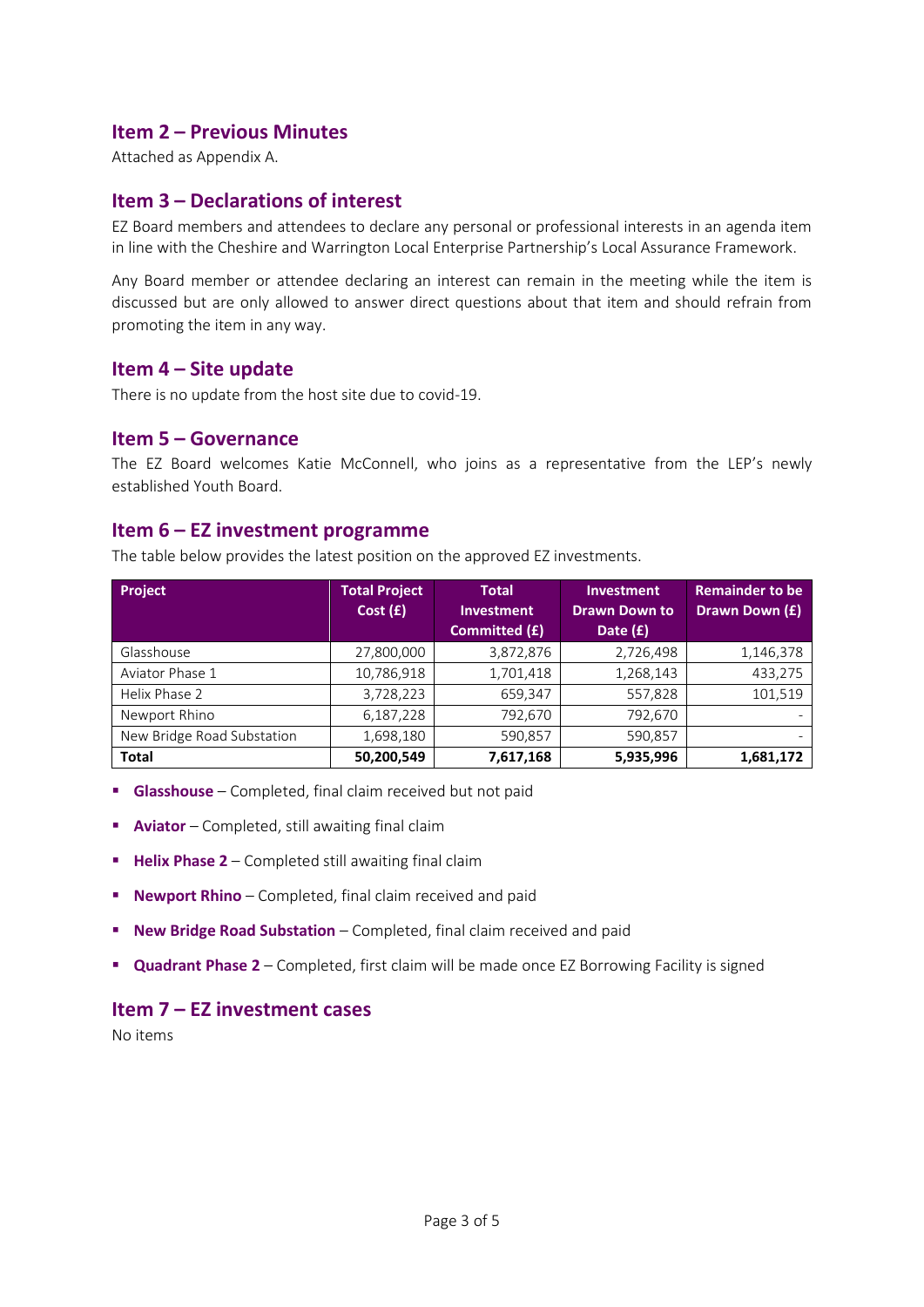## **Item 8 – Operational update**

#### **Item 8a) Quarterly Monitoring**

| Output                                                      | Q4 2019/20       | <b>Total Outputs</b> |
|-------------------------------------------------------------|------------------|----------------------|
|                                                             | <b>Outputs</b>   | 2016-20              |
| New businesses attracted to the EZ                          | 16               | 70                   |
| New jobs attracted to the EZ                                | 276              | 1,883                |
| New and refurbished commercial floorspace completed (Sq ft) | 32,159           | 696,976              |
| Private sector leverage (£)                                 | 3.9 <sub>m</sub> | 142.7m               |

#### **Item 8b) Growth Director's update**

The following key development activities have been undertaken during the last period:

- ASD investment cases a letter of intent issued to ASD following agreement by the EZ Board
- Progressing legal agreements for:
	- Quadrant Phase 2 (Birchwood Park)
	- Aviator Phase 2 (Hooton Park)
	- Blocks 22-24 (Alderley Park)
- **•** Newport Business Park early stage discussions with the Gaerwen Properties regarding the development of an EZ investment case for a phased development of the remainder of the site, likely to come to the EZ Board in September or November.
- Working with the Medicines Discovery Catapult and Bruntwood on a GBF funding bid for the development of a Category 3 clean lab at Alderley Park
- Continued support of the Thornton Science Park Taskforce to undertake due diligence and produce a prospectus for a joint venture partner.
- Development of the business case for a Crewe HS2 Growth Corridor.

#### **Item 8c) Business Rate Discount applications**

The following Business Rate Discount applications have been approved by the EZ Steering Group and are recommended for ratification by the EZ Board:

- **Unistow** (Helix Business Park, Ellesmere Port) design and manufacture specialist furniture for the veterinary and commercial sectors, including digital temperature controlled drug storage units for the veterinary and healthcare sectors and specialist educational furniture including teaching wall systems and media walls. The company is currently located in Neston and is seeking to take Unit 6 at Helix Business Park.
- **Examtec** (Daten Park, Birchwood) Stantec provides engineering design consultancy services, undertaking research/study projects for clients in the water, infrastructure, buildings and energy sectors. They are currently based just outside the EZ in Temple Court, Birchwood. They intend to relocate from their existing premises and locate within the EZ.
- **Helios Medical** (Alderley Park) the company provides services to the life sciences sector including: strategic medical communications consultancy, medical education, publications and medical writing, external expert strategy and collaboration, internal training solutions, external meetings and